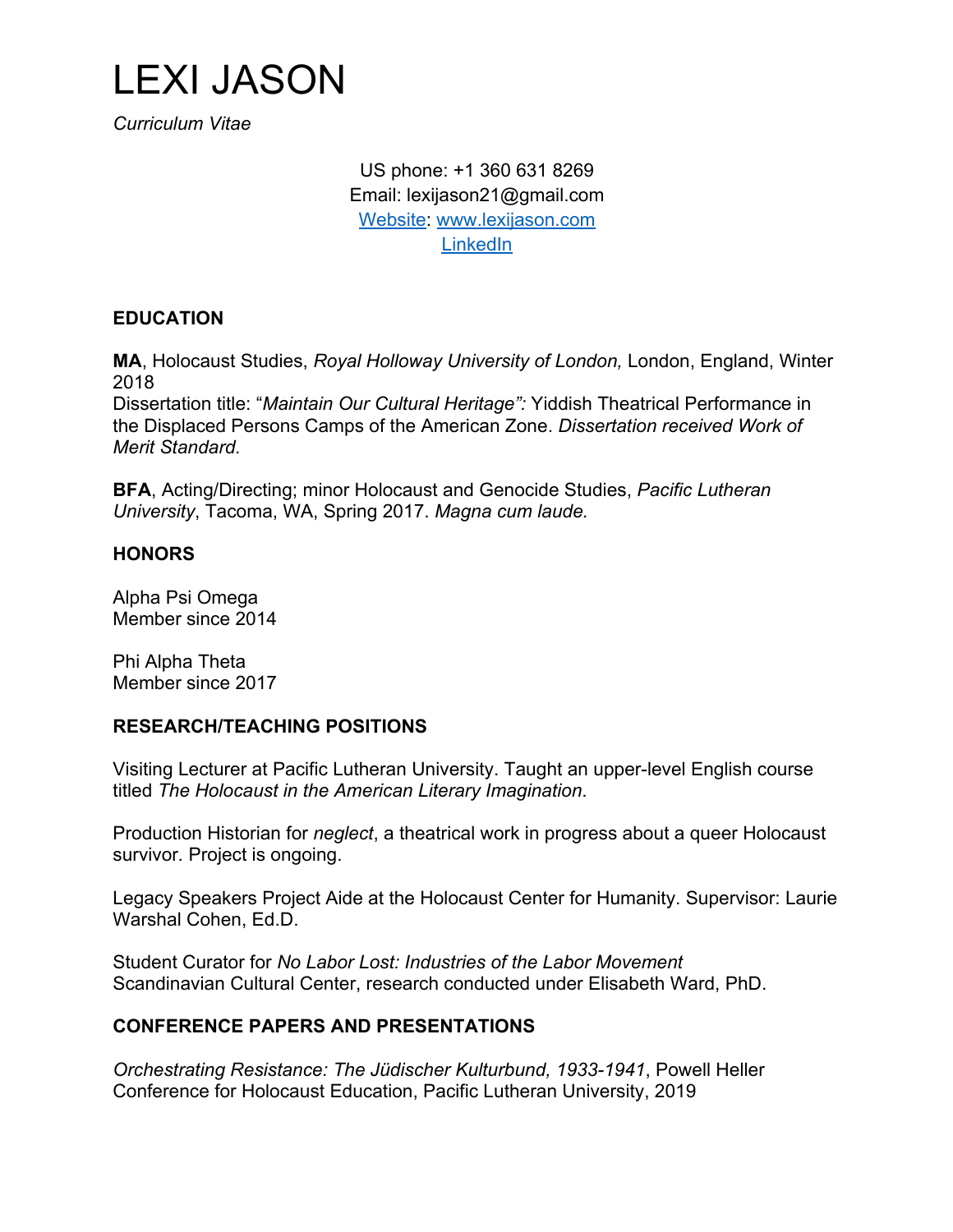*"Maintain Our Cultural Heritage": Yiddish Theatrical Performance in the Displaced Persons Camps of the American Zone.* MA dissertation for Royal Holloway University of London, 2018

*Contentious Commemoration: Representations, Intentions, and Proximity of the Memorial to the Sinti and Roma Victims of National Socialism*, Co-resident with the Aftermath of Berlin: Reflections on Holocaust Topographies of Crime, Participation, and Witness, Wiener Library, 2018

*Beyond* Tradition: *A Deeper Look at the Experience of 20th Century Russian Jews as seen through the Musical* Fiddler on the Roof, Pacific Lutheran University, 2017

*The Ersatz Adaptation of Anne Frank,* Powell Heller Conference for Holocaust Education, Pacific Lutheran University, 2016

## **RELATED CONTENT**

Organized and facilitated the first commemoration of Yom HaShoah at Pacific Lutheran University, spring 2022. The commemoration included testimony from a Holocaust survivor, with a question and answer session open to the attending students, faculty, and community members.

Co-authored Wikipedia page *Still Alive (book)* on Holocaust survivor Ruth Kluger's memoir bearing the same title, 2016. Page can be found at: https://en.wikipedia.org/wiki/Still\_Alive\_(book)

Copy editor for *Englefield Green World War II Memorial Book*. Written and compiled by John Scott. Publish date TBD.

Copy editor for *The Secrets of Yesterday,* written by Joanna Lee. Publish date TBD.

### **MEMBERSHIP IN PROFESSIONAL ASSOCIATIONS**

American Historical Association

International Network of Genocide Scholars

### **LANGUAGES**

English, native speaker German, B1 level

Yiddish, learning Welsh, A1 level